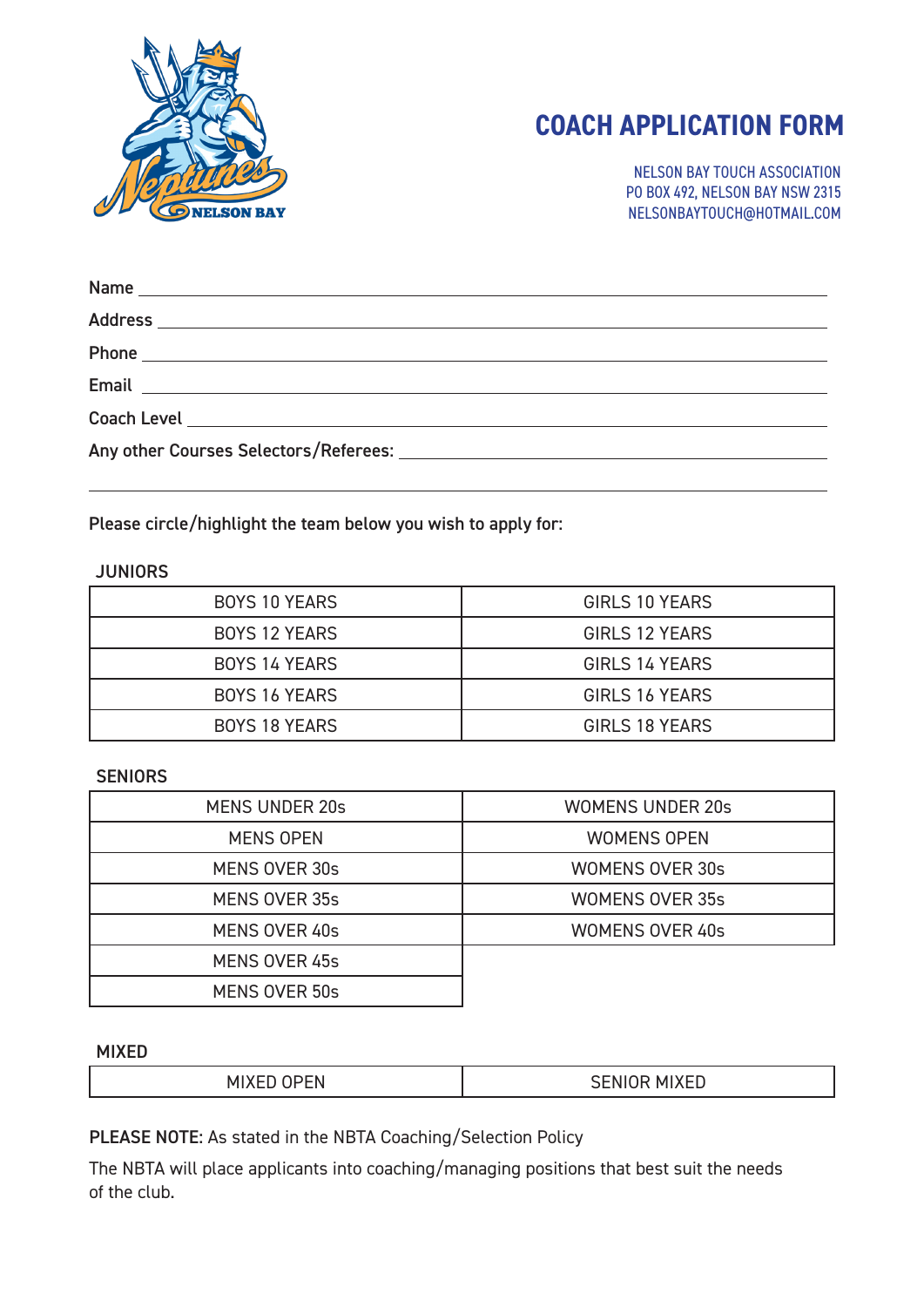

# **COACH APPLICATION FORM**

NELSON BAY TOUCH ASSOCIATION PO BOX 492, NELSON BAY NSW 2315 NELSONBAYTOUCH@HOTMAIL.COM

| 1. Completion of observations on other coaches or<br>completed observations on own performance.                                                      |  |
|------------------------------------------------------------------------------------------------------------------------------------------------------|--|
| 2. Club Teams that have been coached (or managed)<br>in the preceding four years.                                                                    |  |
| 3. Representative teams that have been coached<br>(or managed) in the preceding four years, including<br>competitions.                               |  |
| 4. Number of training sessions undertaken for<br>each of the above teams.                                                                            |  |
| 5. Attendance at Coaching Courses as a course<br>presenter or an assistant, detailing course dates<br>and levels.                                    |  |
| 6. Undertake coach instruction for 'AusTouch' or other<br>such programs.                                                                             |  |
| 7. Any other activities/skills/qualifications that are<br>seen to maintain coaching or presentation skills; or<br>manager and organisational skills. |  |